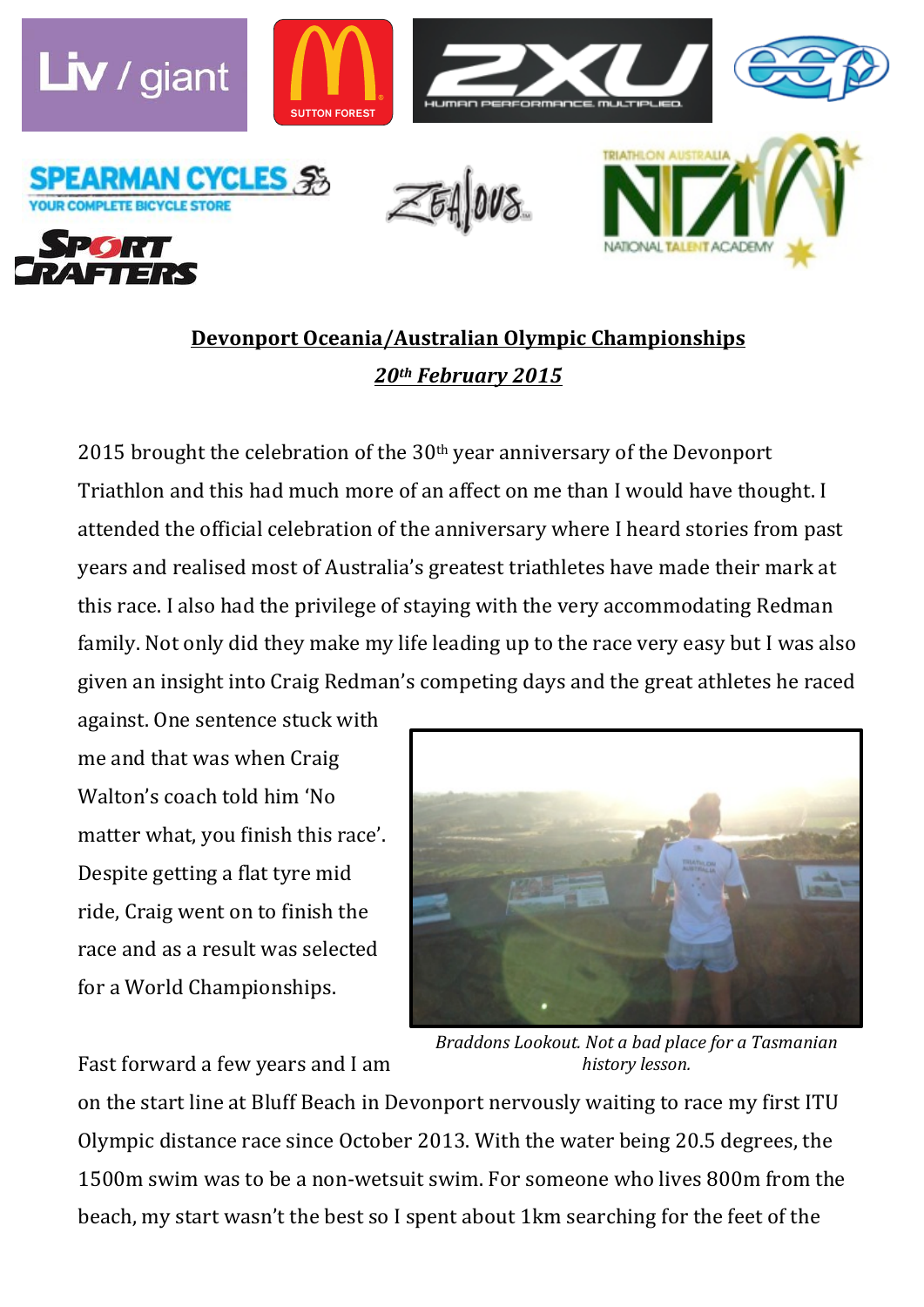front pack girls. Amongst the choppy water I found some good feet and exited the swim in the front group.



The bike course was slightly different to previous years. The laps were shortened which meant  $8x$  up the famous North Street hill. The benefit of being coached by the person who suggested this course variation is that I felt prepared. The lead pack of 7 worked pretty well together and we hit transition with a bit of a lead...well 6 out of 7 of us did. I had a slight tumble at the dismount line.

I had spent the final 2km of the bike ensuring I would be in a good position coming off the bike. I'll let the pictures do the talking.



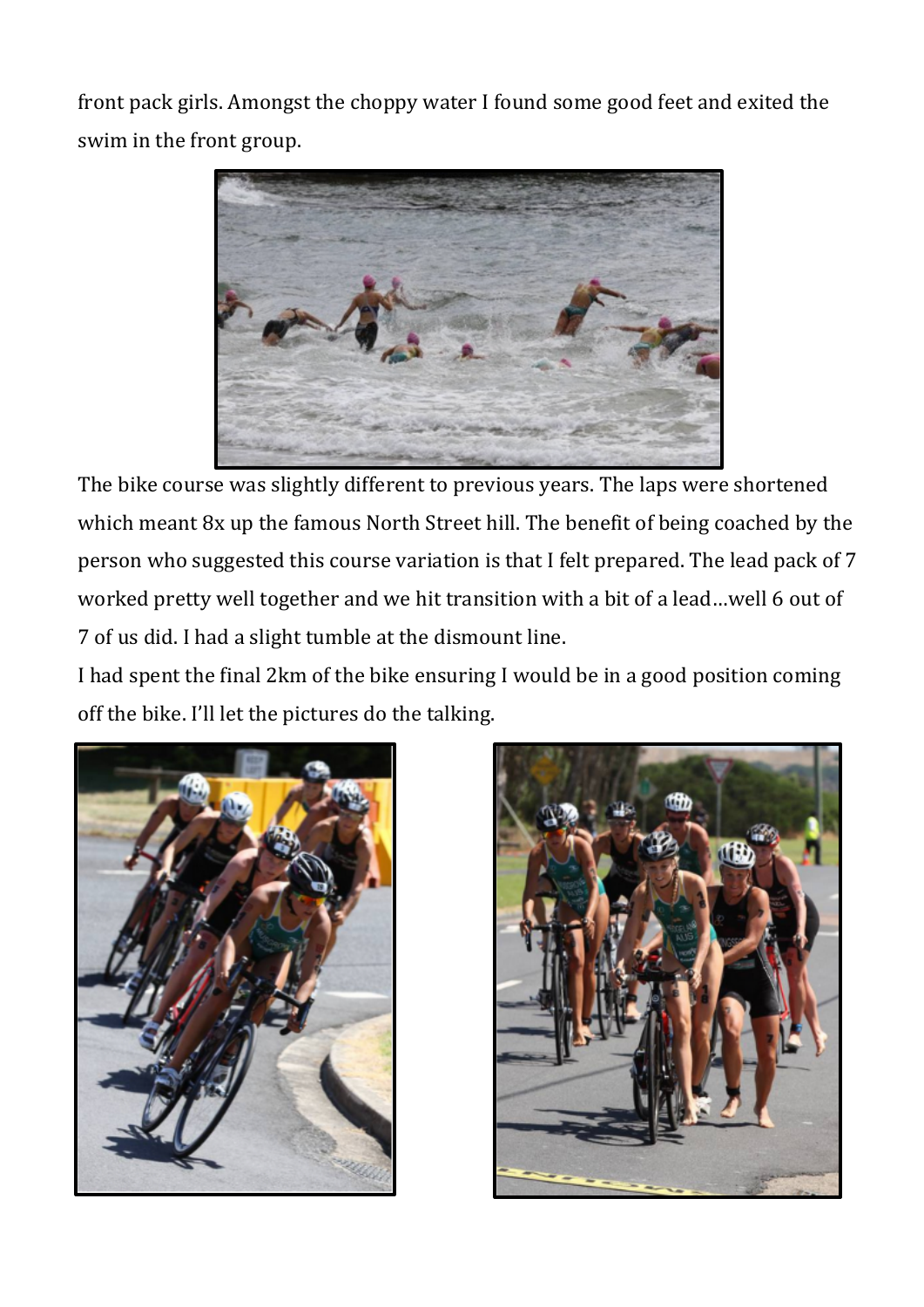



**Photo credit:** *Jason Hollister – The Advocate Newspaper*

I think I was winded for 20 seconds or so and then when I realised things felt ok, I remembered what Craig Redman had told me and I said to the paramedics, 'I'm fine', grabbed my bike and hit transition as though that had never happened.

I was slightly shaken in the first lap of the run but I soon found a little rhythm and was able to pick up two girls leaving me to cross the line in  $5<sup>th</sup>$  position,  $2<sup>nd</sup>$  in the U23 Oceania Championships and  $2<sup>nd</sup>$  in the Australian Championships.





*U23 Oceania Podium*